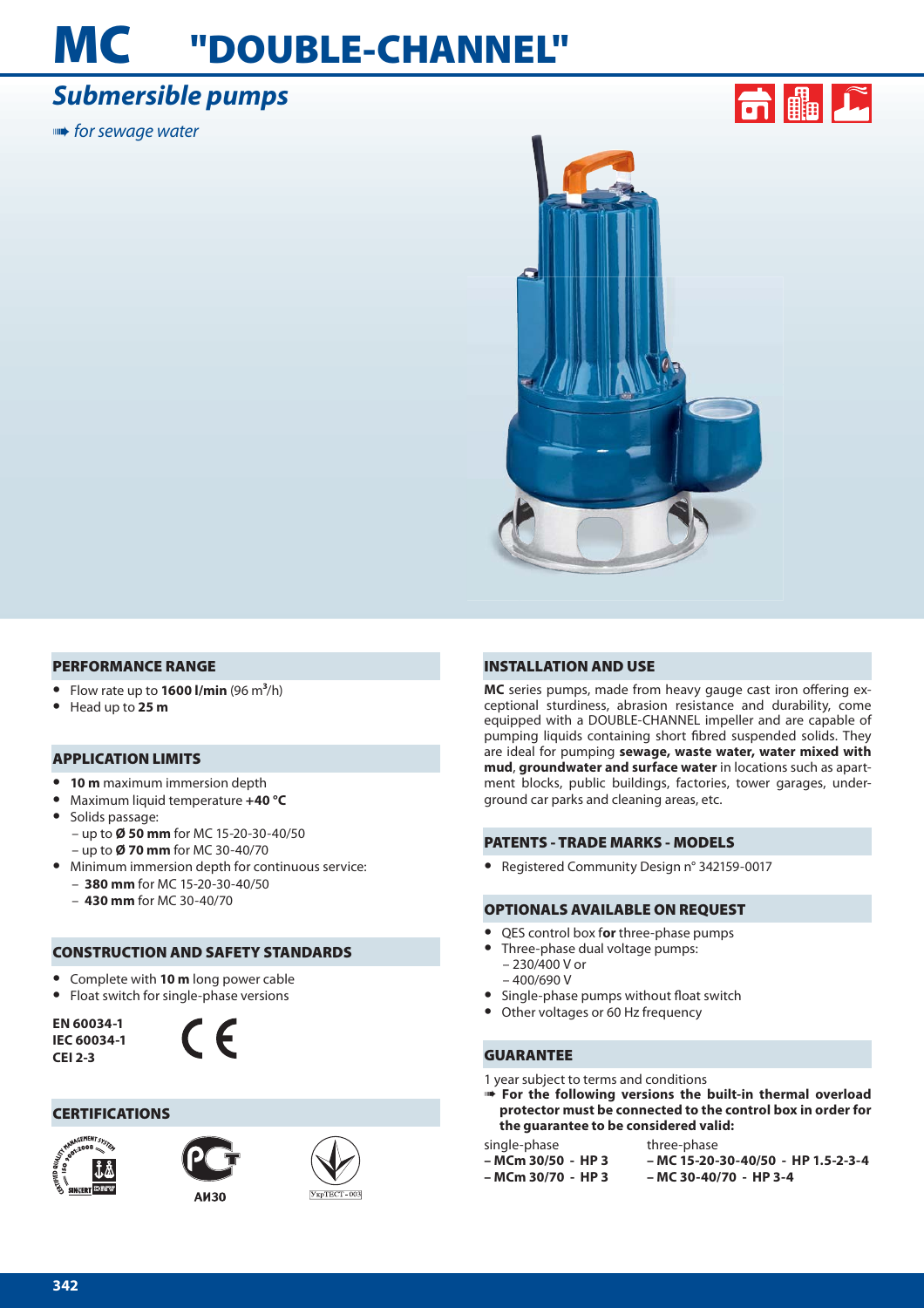



| <b>MODEL</b>     |                 |     | <b>POWER</b>   | $m^3/h$    | $\Omega$ | 6                        | 12   | 18   | 24   | 30   | 36  | 42  | 48   | 54  | 60   | 66             | 72             | 84  | 96   |
|------------------|-----------------|-----|----------------|------------|----------|--------------------------|------|------|------|------|-----|-----|------|-----|------|----------------|----------------|-----|------|
| Single-phase     | Three-phase     | kW  | HP             | О<br>l/min | $\bf{0}$ | 100                      | 200  | 300  | 400  | 500  | 600 | 700 | 800  | 900 | 1000 |                | 1100 1200 1400 |     | 1600 |
| <b>MCm 15/50</b> | <b>MC 15/50</b> | 1.1 | 1.5            | H metres   | 16       | 14                       | 12.5 | 10.5 | 8.5  | 6.5  | 4.5 |     |      |     |      |                |                |     |      |
| <b>MCm 20/50</b> | <b>MC 20/50</b> | 1.5 | 2              |            | 18       | 16                       | 14   | 12.5 | 10.5 | 8.5  | 6.5 | 5   |      |     |      |                |                |     |      |
| <b>MCm 30/50</b> | <b>MC 30/50</b> | 2.2 |                |            | 24       | 22                       | 20   | 18   | 16   | 14   | 12  | 10  | 8    | 6   | 4    | $\overline{2}$ |                |     |      |
|                  | <b>MC 40/50</b> | 3   | 4              |            | 25       | 24                       | 22   | 20   | 18   | 16   | 14  | 12  | 10   | 8   | 6    | $\overline{4}$ |                |     |      |
| <b>MCm 30/70</b> | <b>MC30/70</b>  | 2.2 | $\overline{3}$ |            | 13       | $\qquad \qquad -$        | 12   | 11   | 10.5 | 9.5  | 8.5 | 8   | 7.5  | 6.5 | 6    | 5              | 4.5            | 3   |      |
|                  | <b>MC 40/70</b> | 3   | 4              |            | 17       | $\overline{\phantom{0}}$ | 15   | 14   | 13.5 | 12.5 | 12  | 11  | 10.5 | 9.5 | 8.5  | 8              |                | 5.5 | 4    |
|                  |                 |     |                |            |          |                          |      |      |      |      |     |     |      |     |      |                |                |     |      |

**Q** = Flow rate **H** = Total manometric head Tolerance of characteristic curves in compliance with EN ISO 9906 App. A.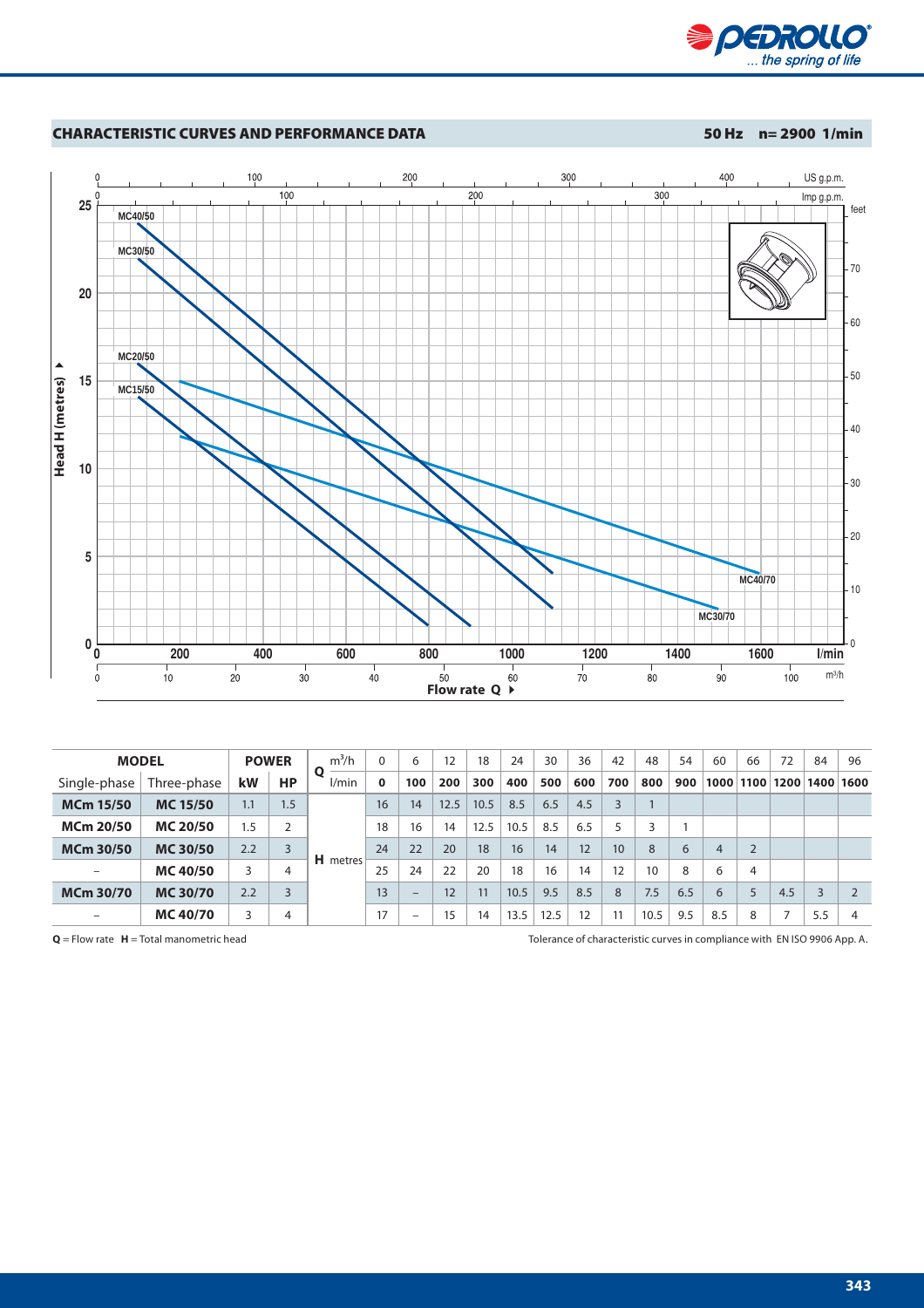# **MC "DOUBLE-CHANNEL"**

|                | <b>POS. COMPONENT</b>                                                                         | <b>CONSTRUCTION CHARACTERISTICS</b>                        |
|----------------|-----------------------------------------------------------------------------------------------|------------------------------------------------------------|
| 1              | <b>PUMP BODY</b>                                                                              | Cast iron, with threaded port in compliance with ISO 228/1 |
| $\overline{2}$ | <b>BASE</b>                                                                                   | Stainless steel AISI 304                                   |
| 3              | <b>IMPELLER</b>                                                                               | Stainless steel AISI 304 DOUBLE-CHANNEL type               |
| 4              | <b>MOTOR CASING</b>                                                                           | Cast iron                                                  |
| 5              | <b>MOTOR CASING PLATE</b>                                                                     | Cast iron                                                  |
| 6              | <b>MOTOR SHAFT</b>                                                                            | Stainless steel AISI 431                                   |
| 7              | <b>SHAFT WITH DOUBLE SEAL AND OIL CHAMBER</b>                                                 |                                                            |
|                | Seal<br><b>Shaft</b>                                                                          | <b>Materials</b>                                           |
|                | <b>Model</b><br><b>Diameter</b>                                                               | Stationary ring<br>Rotational ring<br>Elastomer            |
|                | <b>FN-20 DV</b><br>$Ø$ 20 mm                                                                  | Widia<br>Silicon carbide<br><b>NBR</b>                     |
| 8              | <b>LIP SEAL</b>                                                                               | $Ø$ 20 $\times$ Ø 30 $\times$ H 7 mm                       |
| 9              | <b>BEARINGS</b>                                                                               | 6304 ZZ - C3 / 6304 ZZ - C3                                |
| 10             | <b>CAPACITOR</b>                                                                              |                                                            |
|                | Capacitance<br><b>Pump</b>                                                                    | 9                                                          |
|                | Single-phase                                                                                  | (230 V or 240 V)                                           |
|                | <b>MCm 15/50</b>                                                                              | 31.5 µF 450 VL<br>6                                        |
|                | <b>MCm 20/50</b><br>50 µF 450 VL                                                              |                                                            |
|                | MCm 30/50<br>60 µF 450 VL<br>MCm 30/70                                                        | $12$<br>11                                                 |
| 11             | <b>ELECTRIC MOTOR</b>                                                                         | 4                                                          |
|                | MCm 15-20: single-phase 230 V - 50 Hz                                                         |                                                            |
|                | with thermal overload protector built-in to the winding                                       | 9                                                          |
|                | MCm 30: single-phase 230 V - 50 Hz                                                            | $5\overline{5}$<br>8                                       |
|                | with thermal overload protector built-in to the winding<br>to be connected to the control box |                                                            |
|                |                                                                                               | $\overline{7}$                                             |
|                | MC: three-phase 400 V - 50 Hz.<br>with thermal overload protector built-in to the winding     |                                                            |
|                | to be connected to the control box                                                            |                                                            |
|                | - Insulation: F class                                                                         |                                                            |
|                | - Protection: IP 68                                                                           |                                                            |
| 12             | <b>POWER CABLE</b>                                                                            | $15\,$                                                     |
|                | 10 metre long "H07 RN-F" cable                                                                | $\blacktriangleright$                                      |
| 13             | <b>CONTROL BOX for MCm 15-20</b><br>(only for single-phase versions)                          | $\mathbf{1}$<br>$\overline{\mathbf{3}}$                    |
|                | Complete with capacitor and manual reset motor protector                                      | $\overline{2}$                                             |
| 14             | <b>CONTROL BOX for MCm 30</b>                                                                 |                                                            |
|                | (only for single-phase versions)                                                              |                                                            |
|                | <b>QES 300 MONO</b> series                                                                    | <b>Standard features</b><br><b>Standard features</b>       |
| 15             | <b>FLOAT SWITCH</b>                                                                           |                                                            |
|                | (only for single-phase versions)                                                              | $\circ$<br>$\circ$                                         |
|                |                                                                                               | 13                                                         |
|                |                                                                                               |                                                            |
|                |                                                                                               |                                                            |
|                |                                                                                               | $10$<br>$10$                                               |
|                |                                                                                               | $\cdots$                                                   |

Control box for MCm 15-20 (only for single-phase versions)

Control box for MCm 30 (only for single-phase versions)

 $\circ$ 

**14**

 $\overline{\circ}$